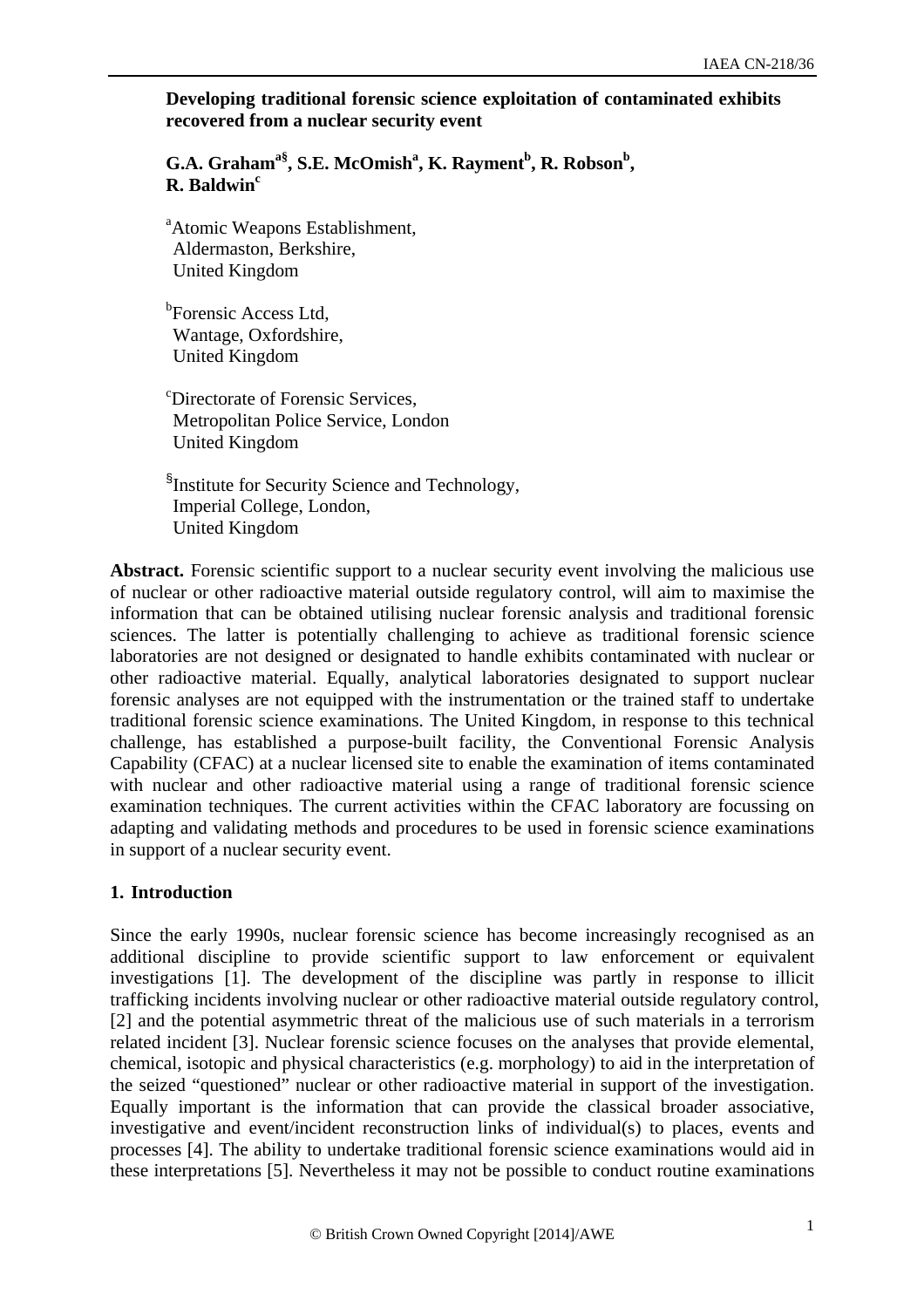in a standard forensic laboratory environment safely, due to the items being contaminated with the nuclear or other radioactive material. As a result in the United Kingdom, the Office for Security and Counter-Terrorism (OSCT) within the Home Office funded the construction of a specialist laboratory at the Atomic Weapons Establishment (AWE).

This paper provides an overview of the method development and validation studies that have been undertaken in the Conventional Forensic Analysis Capability (CFAC) laboratory at AWE, for the safe handling and processing of exhibits or items recovered from a scene of crime involving nuclear or other radioactive material outside regulatory control.

## **2. An overview of the CFAC laboratory**

The CFAC laboratory was designed around the concept that forensic scientists and practitioners from a traditional Forensic Science Service Provider (FSP), Police and other specialist forensic science laboratories, having undertaken suitable training, would perform the examinations on the exhibits contaminated with nuclear or other radioactive material with technical (i.e. glove box operations), radiological monitoring and protection advice provided by AWE specialists.

To ensure that the CFAC laboratory was designed to meet the required technical specification of the various traditional forensic science disciplines, forensic scientists and practitioners from the organisations who would operate in the CFAC laboratory (e.g. Forensic Access Ltd and the Forensic Services Directorate within the Metropolitan Police Service) were involved in the design phase [6]. The housing of multiple disciplines in a single environment generated a number of challenges, such as ensuring that adequate examination capability was provided for each, whilst acknowledging limitations due to the size of the laboratory. For example, there are a number of techniques that can be utilised to aid in the development of a fingerprint, from vacuum metal deposition to using chemical dyes (e.g. SOLVENT BLACK 3 [7]) however, it would not be possible to incorporate all of these techniques into the CFAC laboratory. As a result, and based on technical advice from the forensic science practitioners, it was determined that the CFAC laboratory should be able to enable fluorescence examination, cyanoacrylate vapour, ninhydrin and 1,8-Diazafluoren-9-one (DFO) treatments of exhibits as a minimum.

Two purpose-built glove box units form the main examination capability within the CFAC laboratory. This follows a similar approach to other nations who have developed support to traditional forensic science examinations [8]. The CFAC glove box units have incorporated a dedicated chamber for cyanoacrylate vapour treatment, a digital microscope, fluorescence illumination using a Coherent® TracER 532nm (green) wavelength laser or a 577nm (yellow) wavelength laser depending on which glove box is used, and the ability to download data from cellular devices, Fig 1.

The CFAC laboratory at AWE incorporates the traditional forensic examination requirements for: record photography; fingerprint development; digital data recovery from cellular and other electronic devices; DNA sampling; trace evidence recovery and characterisation; questioned document analysis and physical investigations for explosive-related examination. This is done whilst ensuring that there is no compromise in terms of the radiological safety and operating requirements for a designated radiological controlled laboratory on a nuclear licensed site, Fig. 2.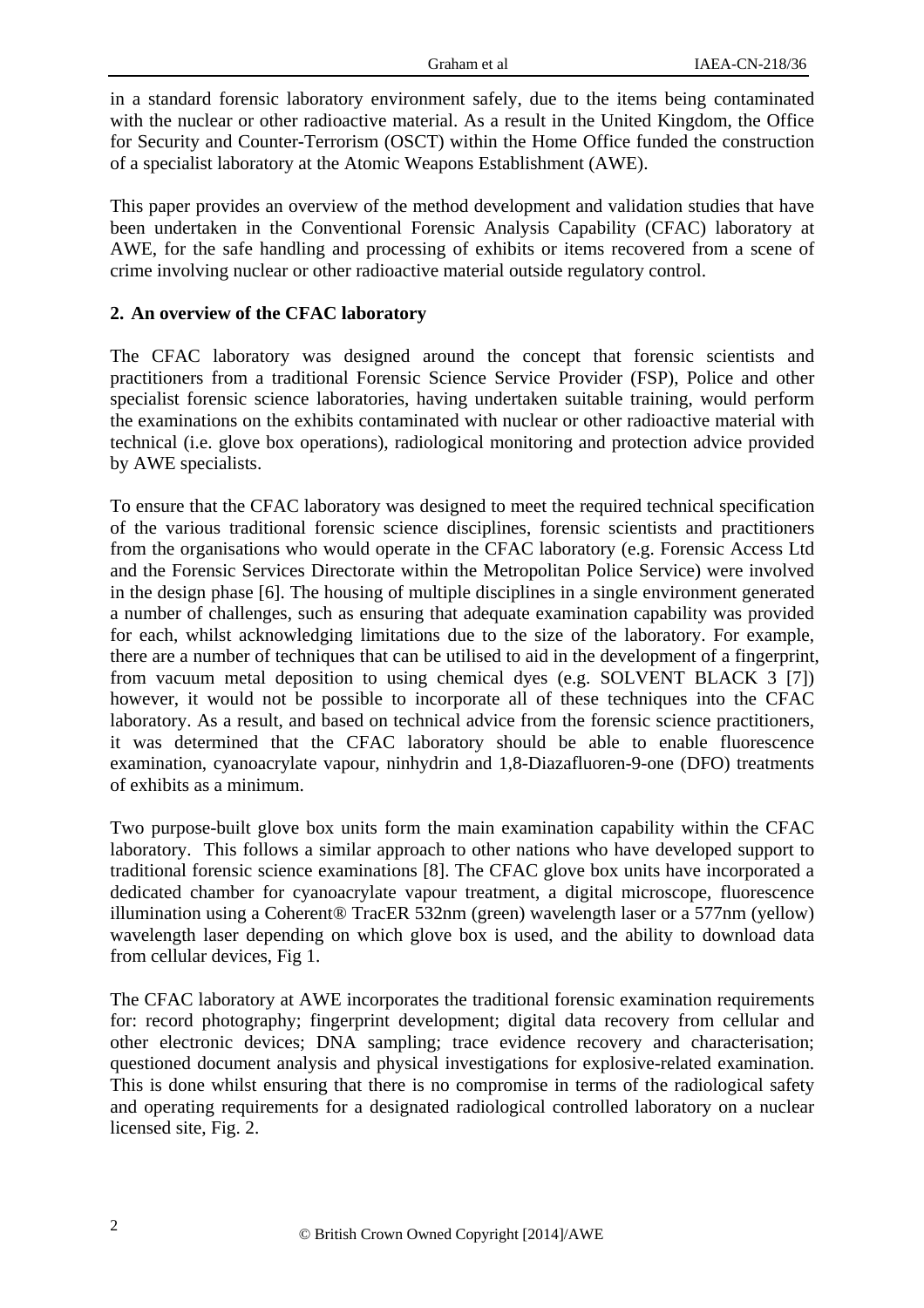

*FIG 1. One of the glove box units housed within the CFAC laboratory. The digital microscope for imaging and the integrated Coherent® TracER laser system used to support fingerprint development are visible in the image. Insert shows the integrated chamber for the cyanoacrylate (CNA) vapour treatment.* 



*FIG 2. An overview montage image of the CFAC laboratory which includes some of the capabilities that would support the traditional forensic science examinations of exhibits contaminated with nuclear and other radioactive material.*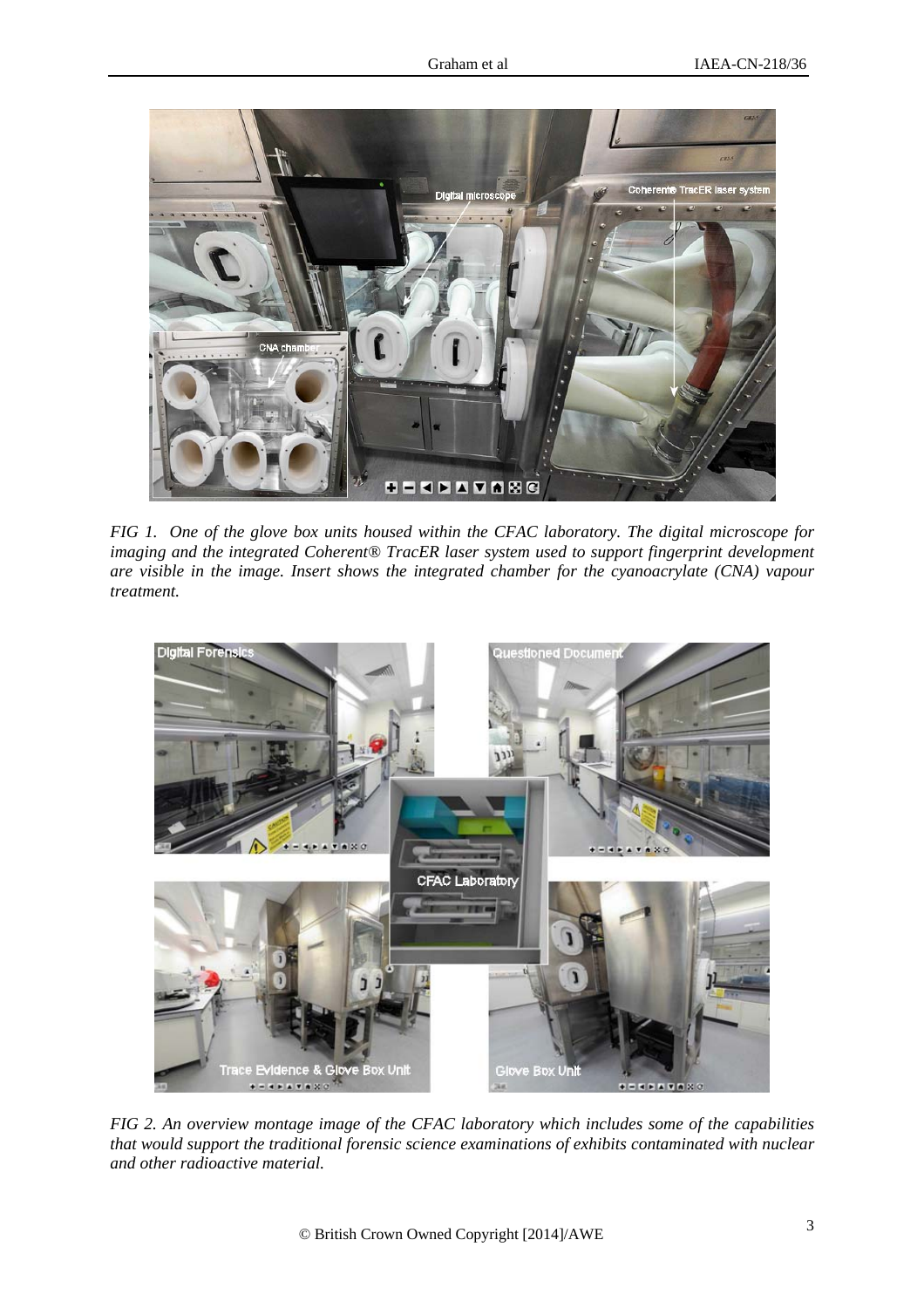## **3. Validation studies of traditional forensic science methods to be undertaken in the CFAC laboratory**

Although the CFAC laboratory was built around the requirement of traditional forensic scientists and practitioners, it still provides a unique operating environment where it is not possible to directly transfer methods and procedures used in the standard forensic laboratories. Therefore the traditional examination methods require adaptation or simplification for use in the CFAC laboratory. The adaptation could be due to the practical limitations of working in a glove box, such as dexterity. Alternatively it may be safety requirements imposed for working in a radiological controlled environment such as removing the potential for a contaminated wound or cut hazard caused by the use of a sharp-edged tool while undertaking an examination, e.g. tweezers for trace evidence recovery. Once the various methods have been adapted for use in the CFAC laboratory, then they must be validated to enable the production of a series of standard operating procedures that can be accredited and used in support of legal proceedings, Fig. 3.

The range of examination techniques that can be undertaken in the CFAC laboratory, specifically in the glove box units, would normally in a standard forensic facility be undertaken in different laboratory areas. Therefore a significant component of the validation work is to develop and subsequently implement suitable environmental monitoring and laboratory cleaning protocols to reduce the potential for forensic cross-contamination.



*FIG 3. A digital photograph of a fingerprint identified on an exhibit after being processed in the glove box as part of the validation process.* 

It is likely that a question on the impact of radiation exposure on evidence would be raised during defence council cross-examination of the forensic scientist or practitioner if the investigation leads to a criminal prosecution. Thus an important aspect of the validation studies is to develop an understanding of the potential effects of radiation exposure on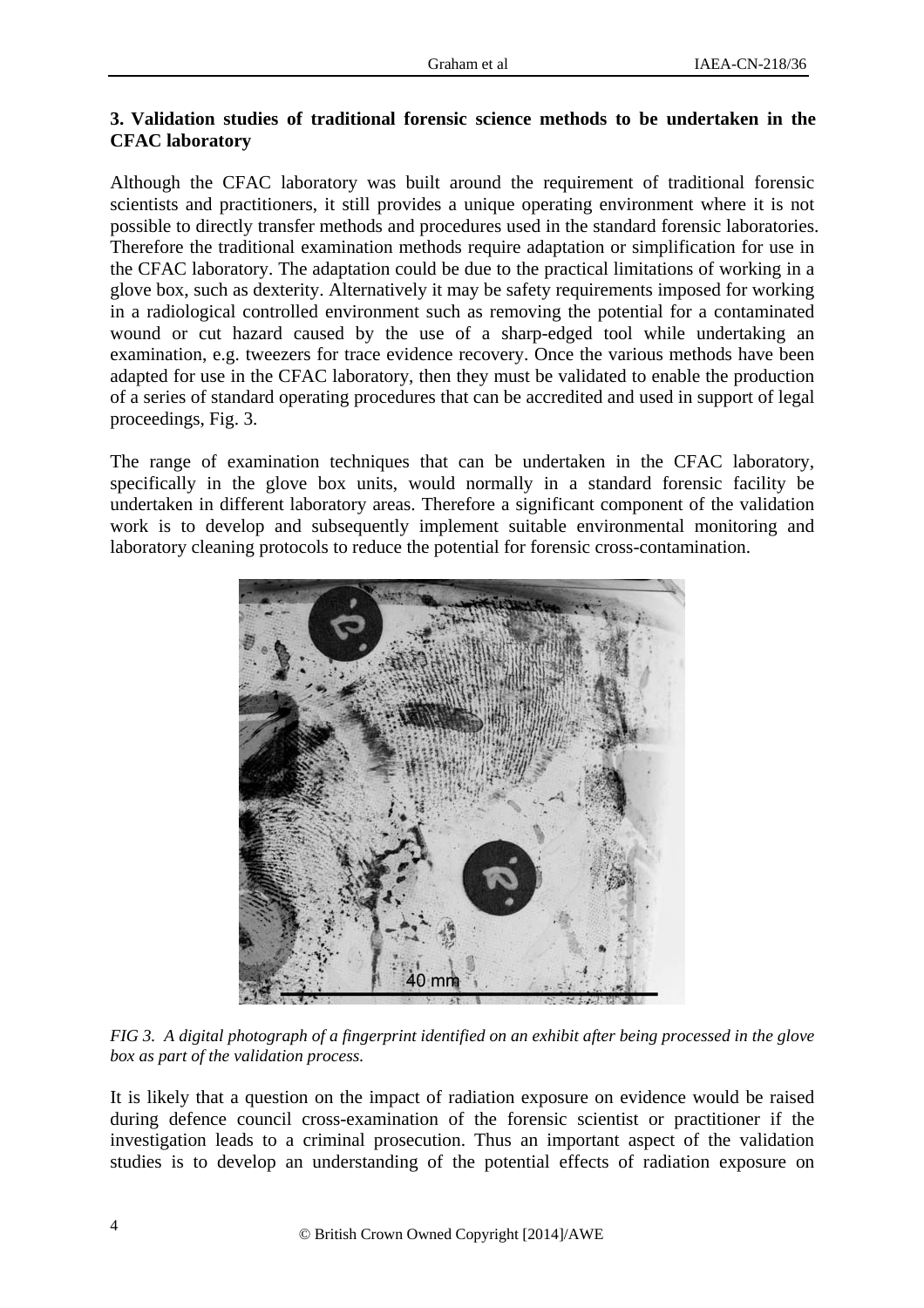forensic evidence, such as the potential colour degradation of hairs or fibres, or the inability to develop a suitable fingerprint from an exhibit [8]. As a result there is a current on-going research effort to study the effects of radiation exposure on evidence, with the initial focus on DNA [9]. Equally important is the need to understand the effects of decontamination [10], which again the current validation studies are exploring, with some preliminary work relating to questioned documents.

In support of the validation studies, the glove box trained forensic scientists and practitioners undertake mock casework examination exercises to demonstrate competence to operate in a radiological controlled environment, Fig. 4. These exercises aim to test the totality of tasks undertaken in the CFAC laboratory, including the application of the validated methods to examine an exhibit; administrative paperwork (such as evidence continuity and the examination strategy / plan); interactions with the radiological protection advisors.



*FIG 4. One of the forensic science practitioners trained to operate in the CFAC laboratory demonstrating the ability to perform a taping procedure of an exhibit in one of the glove boxes during a mock casework exercise.* 

## **4. Applying the findings from nuclear forensics analysis to traditional forensic science interpretations**

Beyond the traditional forensic science examination techniques that can be applied in the CFAC laboratory, it is equally important to utilise the findings from the nuclear forensic analysis that might provide additional context or interpretation. Particle analysis techniques developed for nuclear safeguards environmental sampling and nuclear forensic science [11] can support the traditional forensic interpretation in a similar way to that used for classical trace forensic science. For example, the identification of firearms discharge residue particles (more commonly referred to as gunshot residue (GSR)) provides potential information to an incident involving the use of a firearm [12]. Using that interpretative philosophy, the linkage of an individual to a scene or activity could be supported by the identification of nuclear or other radioactive particulates sampled from exhibits such as clothing or a disposable glove recovered from a crime scene, Fig. 5.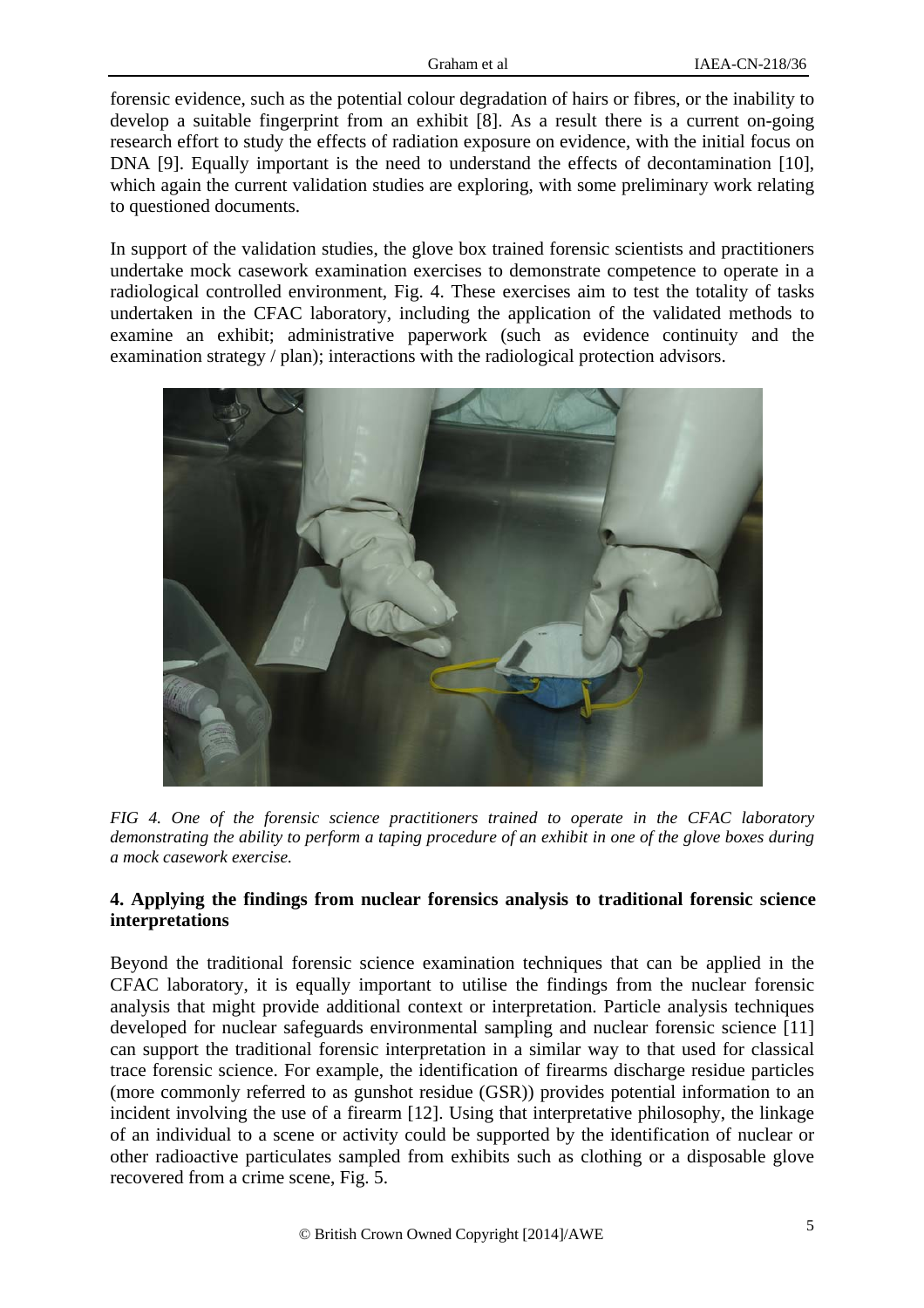

*FIG 5. A backscattered electron image of the surface of the carbon adhesive disk mounted aluminium specimen stub that has been used to sample a disposable glove, to mimic potential for particulate transfer if the glove had been worn during an activity or process using nuclear or other radioactive material outside regulatory control. The brightest particles (denoted by the circles) identified in the image would then be subjected to further analysis due to the likely presence of high atomic number elements such as uranium (scale bar is 300 micrometers).* 

### **5. Future work**

On completion of the validation and method development work for the traditional forensic science procedures to be undertaken in the CFAC laboratory, the next stage will be to gain accreditation to the international standards that apply and are expected to be held by laboratories undertaking forensic science examinations [13]. Furthermore, in the United Kingdom, the Forensic Science Regulator within the Home Office has developed a Code of Practice and Conduct to which, it is expected that FSPs and forensic science practitioners adhere [14].

#### **6. Summary**

The scientific support to the investigation following a nuclear security event may include all aspects of forensic science. In addition to the analytical capabilities at AWE for the analyses of the nuclear and other radioactive material [15], the United Kingdom through OSCT within the Home Office has funded the development of a dedicated facility to support traditional forensic science examinations. The CFAC laboratory enables the safe handling and forensic processing of exhibits contaminated with nuclear or other radioactive materials and small quantities of explosive material. The current ongoing method development and validation